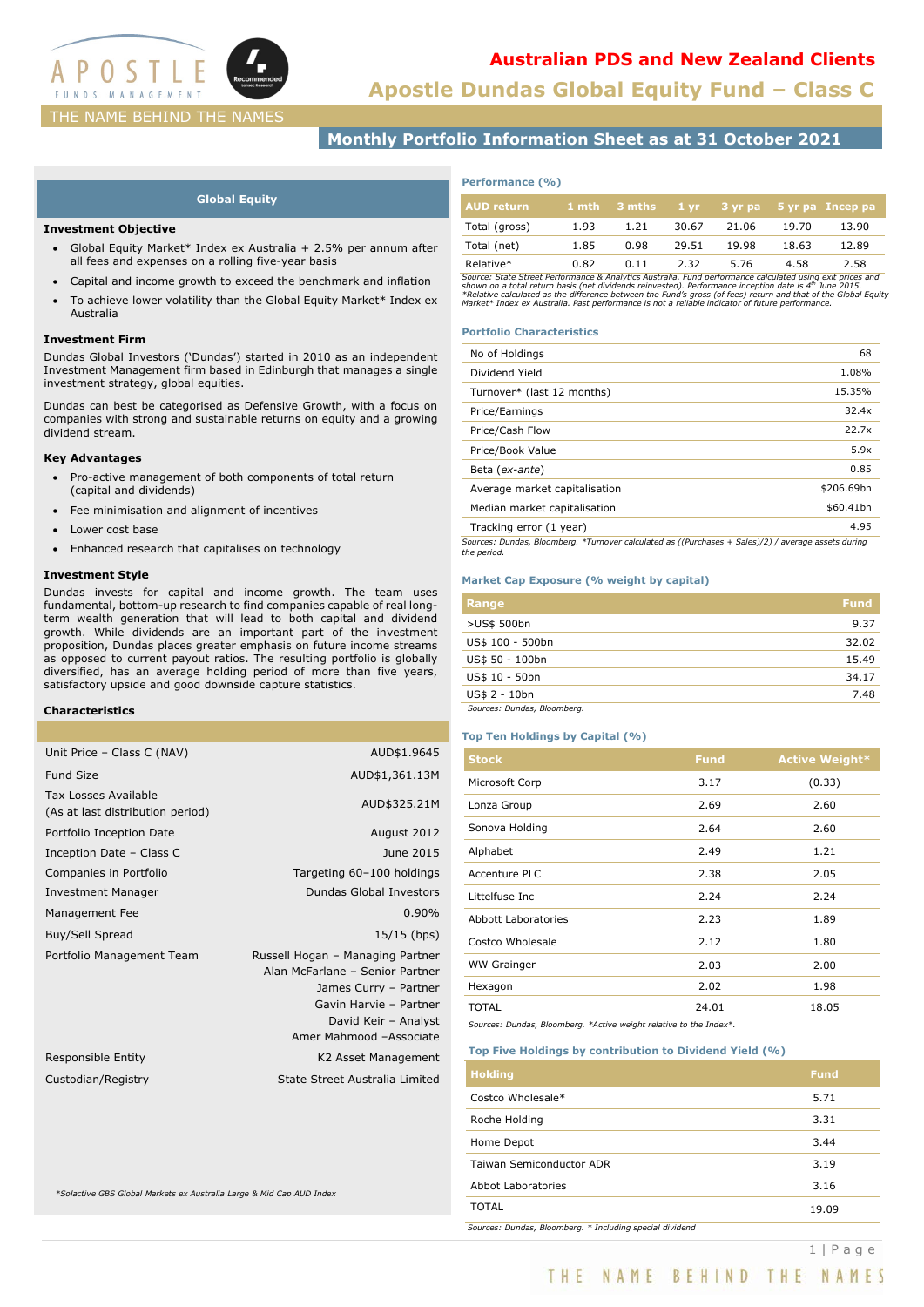

## THE NAME BEHIND THE NAMES

# **Monthly Portfolio Information Sheet as at 31 October 2021**

#### **Regional Allocation (%)**

| Country                 | <b>Fund</b> | <b>Active Weight*</b> |
|-------------------------|-------------|-----------------------|
| <b>United States</b>    | 54.32       | (5.63)                |
| Switzerland             | 9.78        | 6.90                  |
| France                  | 8.28        | 5.48                  |
| Japan                   | 5.65        | (0.16)                |
| United Kingdom          | 3.95        | 0.30                  |
| Denmark                 | 3.76        | 3.06                  |
| Sweden                  | 3.61        | 2.70                  |
| <b>Emerging Markets</b> | 2.35        | (8.86)                |
| Netherlands             | 1.72        | 0.00                  |
| Canada                  | 1.25        | (1.78)                |
| Norway                  | 1.02        | 0.85                  |
| Singapore               | 1.00        | 0.70                  |
| Hong Kong               | 0.98        | 0.01                  |
| Germany                 | 0.85        | (1.40)                |
|                         |             |                       |

 *Sources: Dundas, Bloomberg. \*Active Weight relative to the Index\*.*

#### **Sector Exposure (%)**

| <b>Sector</b>                 | <b>Fund</b> | <b>Active Weight*</b> |
|-------------------------------|-------------|-----------------------|
| <b>Information Technology</b> | 31.71       | 8.69                  |
| <b>Health Care</b>            | 22.68       | 11.13                 |
| Financials                    | 11.50       | (2.54)                |
| Industrials                   | 8.14        | (1.56)                |
| Consumer Discretionary        | 7.63        | (5.21)                |
| Consumer Staples              | 6.82        | 0.16                  |
| Materials                     | 5.09        | 0.69                  |
| <b>Communication Services</b> | 4.98        | (4.08)                |
| Energy                        | 0.00        | (3.56)                |
| Real Estate                   | 0.00        | (2.55)                |
| <b>Utilities</b>              | 0.00        | (2.64)                |
| Cash                          | 1.47        | 1.47                  |

*Sources: Dundas, Bloomberg. \*Active Weight relative to the Index\*.*

**Performance and Portfolio Comment – October 2021**

#### *Market overview*

Markets rebounded from their September doldrums, with the index up 1.10%.

In a reversal of fortunes, North America topped the market this month. The S&P not only shrugging off last month's decline, it registered its strongest monthly return of 2021 and ended the month at a record high. While the debate continues over just how transitory current inflationary pressures are, and with tapering seemingly one step closer, treasuries weakened as the curve flattened. Consumer Discretionary was the best performing sector, largely bolstered by a more that 40% increase in Tesla's share price. Energy continued its climb, amid the ongoing concerns about underinvestment in future production capacity. Health Care, Consumer Staples and Communication Services were the most significant laggards this month. The Q3 earnings season focused on news of supply chain issues, input cost pressure along with tighter labour markets; but many companies also reported higher demand, supporting margins in the face of higher costs.

#### *Performance overview*

Over the past 12 months, the Fund has delivered a total return gross of fees of 30.67% while the index gained 28.35%. For the calendar year to date, the Fund returned 23.60% against a benchmark increase of 20.09%. In October the Fund rose by 1.93%, outperforming the benchmark by 0.82%.

The Fund's outperformance was driven by stock selection, with the Fund's Health Care<br>holdings the biggest individual contributor. Communication Services performed well, with<br>both the Fund's underweight and stock selection Stock selection within Industrials and Materials also benefitted the fund. The Fund's stock selection within I.T. detracted, although this was somewhat mitigated by the Fund's<br>overweight to the sector. Regionally, the Fund's underweight to Asia Pacific was positive, as<br>was the Fund's holdings in Japan. Although a stock selection within the region was very robust. The Fund's holdings in France, Norway and Germany held up particularly well.

The top five stock contributors was headed up by the French global eyewear firm **EssilorLuxottica** (+2.56%), followed by two Swiss Health Care companies, hearing aid maker **Sonova Holdings** (+1.73%) and global pharma outsourced manufacturer **Lonza Group** (+1.71%). The list was rounded out by the Norwegian recycling solutions specialist **Tomra Systems** (+3.66%) and Japanese beauty company **Kosé Corp**   $(+4.59\%)$ .

The five biggest detractors came from three sectors I.T., Communication Services and Financials. The Financial underperformers were all US based, **Marsh & McLennan** (- 2.71%), **Factset** (-2.35%) and new Fund purchase **Brown & Brown** (-2.27%). The other two detractors were Chip foundry **Taiwan Semiconductor** (+0.05%) and Google's parent company **Alphabet** (-3.34%).

#### *Dividends*

**Brown & Brown** increased its dividend by 11%. The company focuses on the brokerage of insurance products across generic Property & Casualty (P&C) lines, as well as niche markets. Brown & Brown has benefitted from a strong Covid recovery and the fallout from the failed mega-merger of Aon and Willis Towers Watson. **Amphenol** works closely with its customers across industries such as automobiles, to create products and systems achieving specific client outcomes. Improvement themes of industrial automation and electrification of the global economy, as well management's desire to distribute around 30% of profits to shareholders saw its dividend grow by 38%. **Visa**, the ubiquitous card and payments processor, increased its dividend by 17%. As commerce goes online Visa is set to benefit significantly which will drive the next decade or more of growth. **ASML** has spent decades developing the machine tools that make the worlds most sophisticated semiconductors. The business is prospering against a backdrop of growing demand for microchips, vital amid the current acute demand and supply gap. Management signalled their conviction to these trends by increasing the dividend by 16%, a dividend that has already doubled since 2017.

#### *Portfolio changes*

In October the residual holdings in **Jackson Financial**, resulting from a demerger from Prudential, and **Grifols** were sold. In addition, following a Fund review and annual stock reviews, five full sales were made; **Bristol-Myers Squibb, Reckitt Benckiser,** and **Waste Management**. Two new investments were made, both in the US, **Brown & Brown** and **Nordson Corp,** within the Financials and Industrials sectors respectively.

#### **Contacts**

Apostle Funds Management Pty Limited Level 25, 259 George St Sydney NSW 2000 T +61 2 8278 9554 F +61 2 9247 9976 [www.apostlefm.com.au](http://www.apostlefm.com.au/)

K2 Asset Management Level 32 101 Collins Street Melbourne T +61 3 9691 6111 [www.k2am.com.au](http://www.k2am.com.au/)

*\*Solactive GBS Global Markets ex Australia Large & Mid Cap AUD Index*